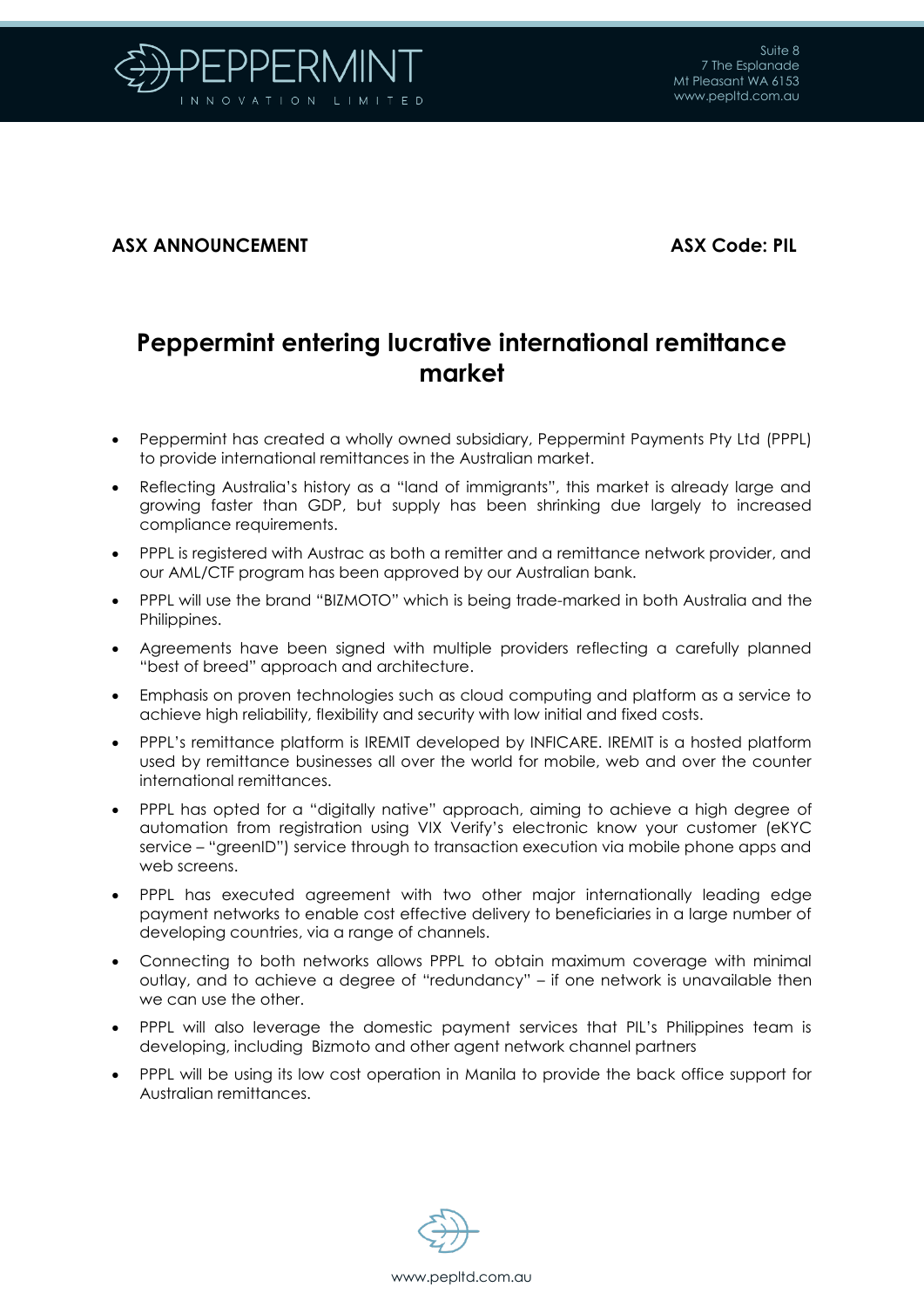

## **PPPL is PIL's Australian Business Unit**

In previous announcements, we've referred to PIL's Australian Business Unit (ABU). PIL has created a wholly owned subsidiary, Peppermint Payments Pty Ltd to run the ABU.

PPPL's objective is to tap into Australia's large and growing immigrant population, especially ex-pat Filipinos, to generate domestic AUD revenues and profits. Ex-pats regularly send money "back home" for various reasons, including living expenses of family members.

With PIL establishing extensive domestic payment capabilities in the Philippines, we have a great opportunity to "connect the dots" between Filipino ex-pats living in Australia and family members living in the Philippines, earning AUD revenues from both fees and FX margins.

Australia has many other large ex-pat populations too, from India, Sri Lanka, Pakistan, Vietnam, Lebanon, Pacific nations and Somalia, to name a few with high transaction volumes. Although not PPPL's initial focus, we aim to take opportunities where they exist and serve as many "corridors" as is profitable.

The international remittance landscape has changed dramatically in the large decade, due mostly to two factors: tightening AML/CTF regulations throughout the world, and in Australia; and emergence of the internet and mobile as the preferred transaction channels for all parties involved. Increased regulation has led to higher participation costs and many traditional businesses have struggled to adapt.

PPPL is responding by deploying state-of-the art infrastructure which is designed to serve both electronic and traditional channels cost effectively and compliantly. This positions us to grow an outbound remittance business from Australia, organically and through acquisition of traditional businesses who have solid customer bases but have not kept abreast of industry changes.

Assessments are complete and vendor contracts have been executed to establish our ABU infrastructure, which can also be used for other remittance corridors in due course. Operations will be supported by a cost-effective base in the Philippines, providing cost advantage over traditional businesses with local Australian staff. Deployment and testing will occur in the remainder of 2017, and PPPL will be ready to grow organically or by acquisition in 2018.

## **Compliance**

Key to success in today's remittance market is a successful compliance program. PPPL has registered with Austrac as both a remitter and a remittance network provider. The latter authorization enables PPPL to provide services to other Australian remittance retailers. Even though mobile and web services have emerged as a channel of preference in many demographics, a significant proportion of the population still prefer to conduct over the counter remittances, especially when combined with shopping at, say, a Filipino grocery store. But traditional bricks and mortar retailers have struggled to keep up with a changing world. They often use old technology and banks have been wary of outdated compliance practices, leading to account closures and forced withdrawal from the market. Therefore there is an opportunity for a new entrant to "fill the gap" of compliant, cost effective agency services.

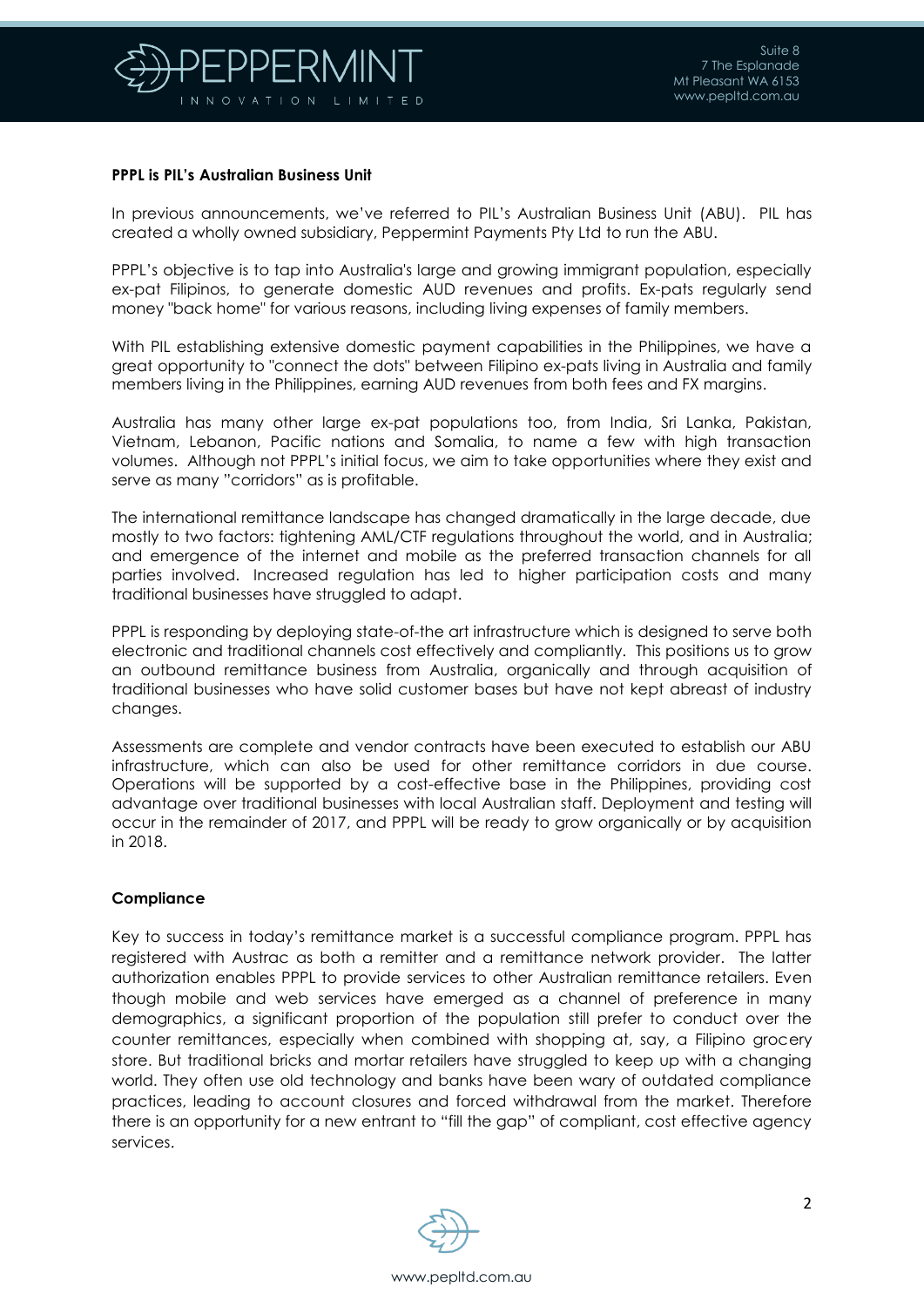

PPPL has worked with its bank to ensure that our AML/CTF compliance program is suitable to pursue this market.

PPPL looked carefully at some new promising technologies, including block chain and crypto-currencies, in a bid to reduce costs. Importantly, advice from regulators, banks and prospective partners indicated that this would be risky from a compliance perspective. Further, these technologies are not yet sufficiently popular in our target markets to demand adoption.

#### **Branding**

"Bizmoto" derives from the Filipino phrase "Business mo ito" which roughly translates to "Your business". PIL established the Bizmoto brand to develop a proprietary agent network in the Philippines alongside third party agent network channel partners like Sante Barley. Since PPPL's primary market in Australia is ex-Filipinos, the name works equally well here and is consistent with the theme of "connecting the dots" between Filipinos in Australia and Filipinos at home in the Philippines.

## **Architecture**

Since we are a new entrant into the international remittance market, we took the opportunity to consider the best approach. Some themes that we adopted were:

- To "buy" not build. The size of the prize is large and the market is changing rapidly, so building our own cross-border payment engine might have meant that we were always developing and never delivering. We identified a dozen or so platforms that could get us into the market quickly and efficiently.
- Use best of breed building blocks. We identified that some things are country-specific. For example, AML/CTF rules and practices vary considerably. The cost of delivering effectively into a country is very scale dependent – the higher the value and volume, the cheaper one can process. PIL has a natural scale advantage in the Philippines, but not in other destination countries, so we decided to use a wholesale payment network service for other destinations.
- Use multiple networks. When we looked at the market, we found that it was hard to pick a winner. Each had their advantages in one country or another, so why not use several? This led to several other advantages, including "redundancy" – if one network was unavailable or became too expensive, we could use another.

Having decided on an approach, we then need to identify the best options in the market for each building block: remittance platform, eKYC, payment network(s). Some of the selection criteria were specific to each domain, but general criteria included:

- Low fixed cost. We preferred to get into the market without spending too much up front. This is linked to other concepts like cloud computing and platform as a service.
- Broad functionality, including support for traditional and digital channels

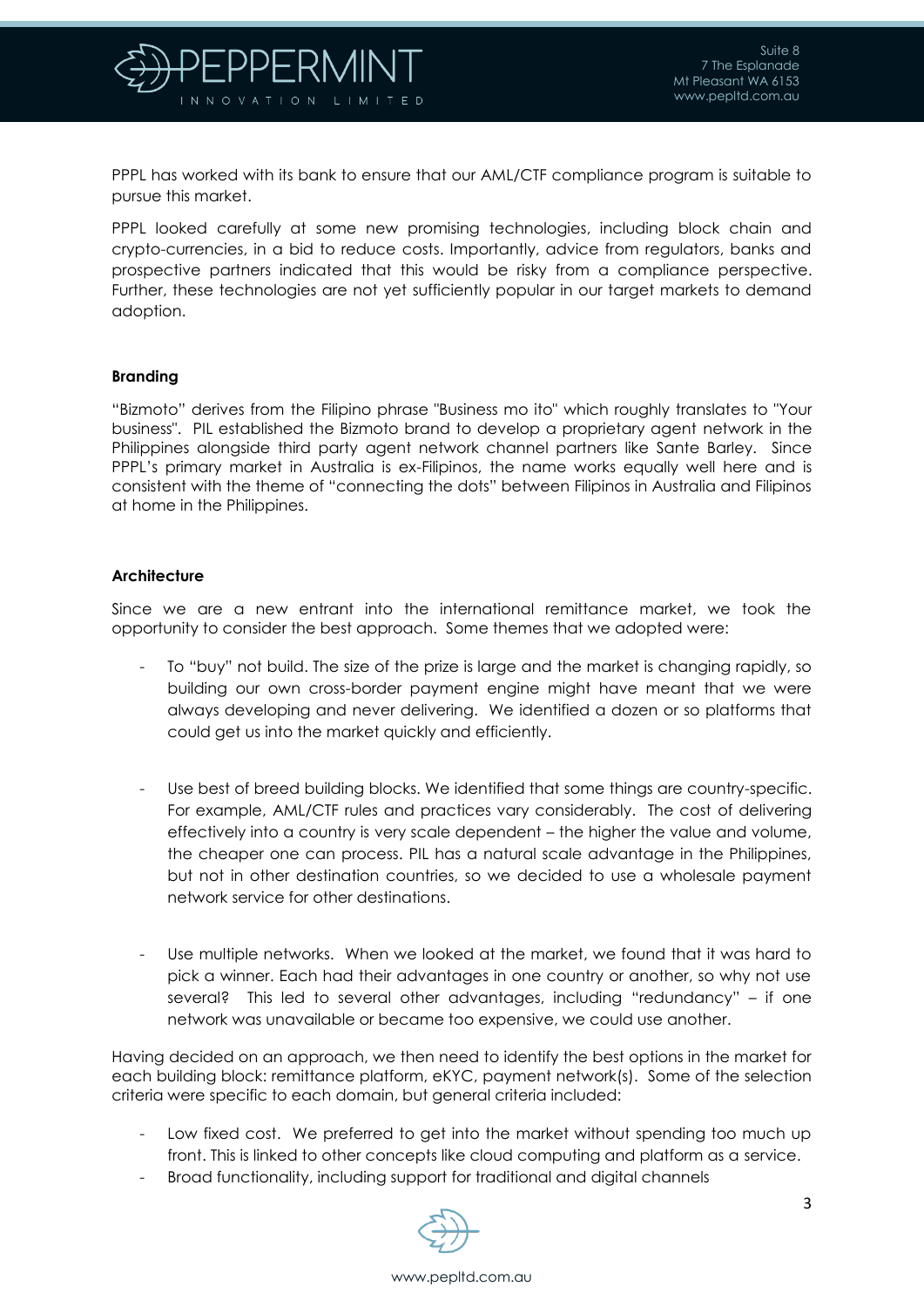

- Proven, especially having an existing deployment in our key target markets of Australia and the Philippines.
- "Future proof", including the ability to scale infinitely, a track record of adding new features and functions, and an interest in emerging technologies and changing business models.

In the last category, we were especially interested in prospective partners' block chain and crypto-currency capabilities and plans. PIL management considers these technologies important and potentially game-changing in the payments landscape but not sufficiently proven or in use to adopt in this context yet. Rather than focus on these technologies in the short term, we prefer to focus on technologies that are leading edge but commercially viable in our target markets and applications. The partners we have chosen have commercially prudent plans relating to these technologies, and PIL stands to benefit if or when they become widely used and profitable.

## **Operations**

A natural advantage that PIL has over other Australian businesses, FINTECH and traditional, is that we have a highly skilled but cost-effective team in the Philippines running established, commercial domestic operations currently. In the last decade, many companies have been established to facilitate offshoring to move back office functions from Australia to Manila. Mumbai or other lower cost environments. PIL doesn't have to move operations, it can start operations in the most cost-effective way. For some target markets, this provides some cultural challenges because customer support staff don't empathize with their clients, but in PIL's case, a high proportion of clients are likely to be Filipino.

**Chis Kain, Managing Director & CEO comments:** "The Australian outward bound International Remittance market represents a great opportunity for Peppermint to leverage our established Philippines commercial operations and diversify our revenue streams moving forward.

We are confident that our strategic approach, to put in place agreements with market leading services providers, has allowed us to adopt best of breed system architecture. This positions the company well to take advantage of a more sophisticated and regulated market sector growing faster than GDP, but which is challenged by the current regulatory environment."

-Ends-

#### **For more information, please contact:**

Chris Kain Managing Director & CEO Peppermint Innovation [info@pepltd.com.au](mailto:info@pepltd.com.au)